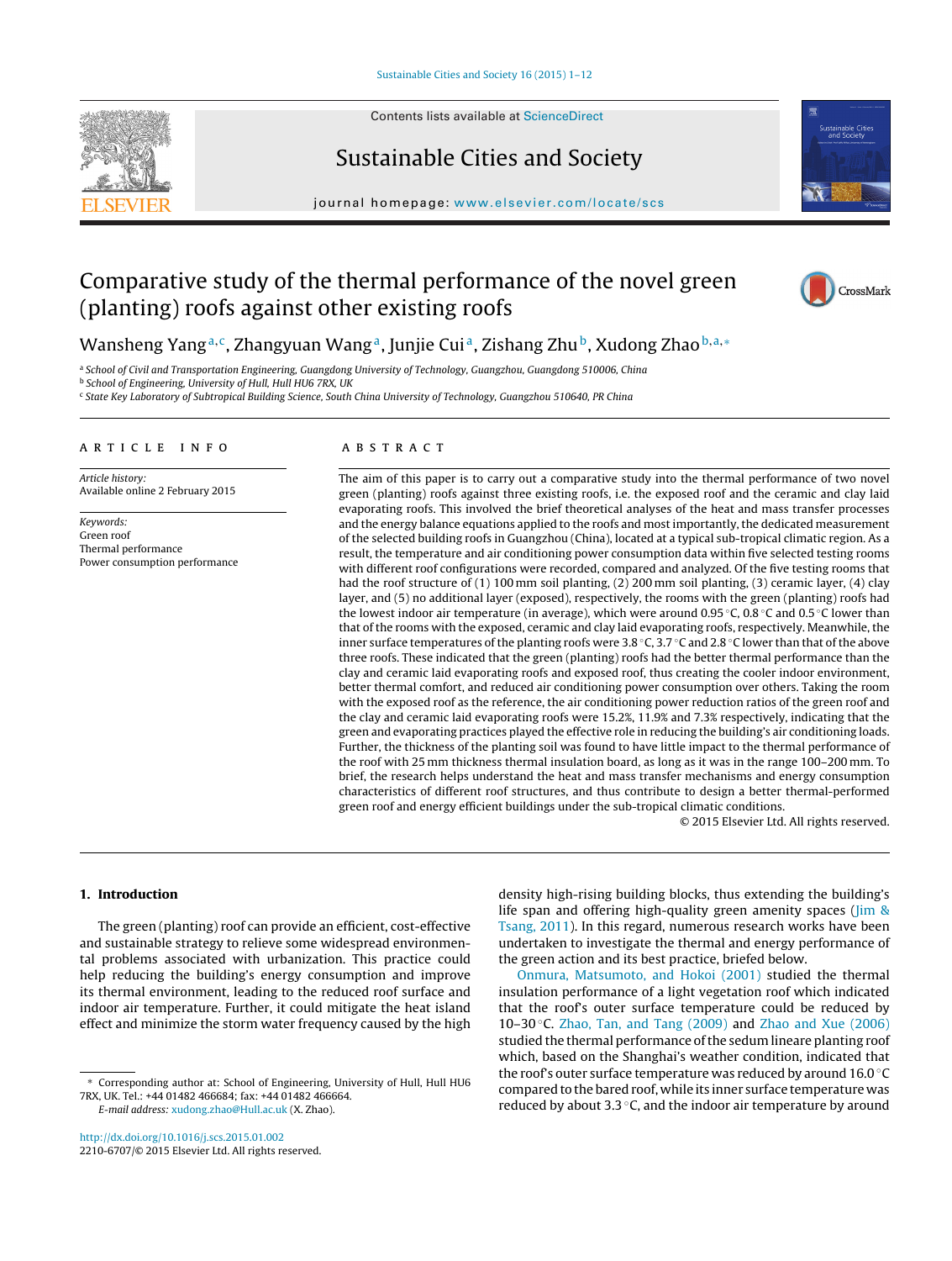| <b>Nomenclature</b>                 |                                                                                                                        |
|-------------------------------------|------------------------------------------------------------------------------------------------------------------------|
| CE                                  | the abbreviation of ceramic roof:                                                                                      |
| E.                                  | the abbreviation of exposed roof;                                                                                      |
| $G-2$                               | the abbreviation of green roof-2 with 200 mm thick-                                                                    |
|                                     | ness planting soil;                                                                                                    |
| $q_{convection}$                    | the heat transferred by convection, $W/m^2$ ;                                                                          |
| $q_{long-wave}$                     | the heat gain from long-wave radiation, $W/m^2$ ;                                                                      |
| $q_{\text{solar}}$                  | the solar radiation, $W/m^2$ ;                                                                                         |
| <i><u><b>Atranspiration</b></u></i> | the heat loss by transpiration, $W/m^2$ ;                                                                              |
| $\alpha$                            | the solar radiation absorptivity of green roof;                                                                        |
| $\theta_{i,max}$                    | the highest inner roof surface temperature under                                                                       |
|                                     | the indoor natural ventilation condition, $\circ$ C;                                                                   |
| $\Delta t_k$                        | the peak-to-valley-difference of the outdoor air                                                                       |
|                                     | temperature, K;                                                                                                        |
| CL.                                 | the abbreviation of clay roof;                                                                                         |
| $G-1$                               | the abbreviation of green roof-1 with 100 mm thick-                                                                    |
|                                     | ness planting soil;                                                                                                    |
| $q_{conduction}$                    | the heat transferred into room, $W/m^2$ ;                                                                              |
| <i><u><b>Gevaporation</b></u></i>   | the heat loss by evaporation, $W/m^2$ ;                                                                                |
|                                     | <i><b>Iphotosynthesis-respiration the solar energy converted by photo-</b></i><br>synthesis and respiration, $W/m^2$ ; |
| <i><b>Astorage</b></i>              | the heat storage by plants and soil, $W/m^2$ ;                                                                         |
| $t_{e,max}$                         | the maximum summer outdoor air temperature, °C                                                                         |
| $\Delta t_d$                        | the peak-to-valley-difference of the roof's inner sur-                                                                 |
|                                     | face temperature, $\mathrm{C}$ (or K);                                                                                 |
| $\varphi$                           | the ratio of the peak-to-valley-difference of the                                                                      |
|                                     | roof's inner surface temperature to that of outdoor                                                                    |
|                                     | air temperature;                                                                                                       |
|                                     |                                                                                                                        |

2.0 $\degree$ C. [Bai,](#page--1-0) [Feng,](#page--1-0) [and](#page--1-0) [Liu](#page--1-0) (2001) tested the thermal insulation effects of a range of green roofs in Chongqing, China, and found that the surface temperature of vegetation layer were 3.8–7.2 ◦C lower than that of the exposed roof surface, and its maximum temperature fall was in the range 11.1–24.0  $\degree$ C. [Luo,](#page--1-0) [Liu,](#page--1-0) [and](#page--1-0) [Kang](#page--1-0) [\(2009\)](#page--1-0) tested the clay soil based green roof which indicated that its surface tempera-ture was 1.6–19.7 °C lower than that of the exposed roof. [Niachou,](#page--1-0) [Papakonstantinou,](#page--1-0) [Santomouris,](#page--1-0) [Tsangrassoulis,](#page--1-0) [and](#page--1-0) [Mihalakakou](#page--1-0) [\(2001\)](#page--1-0) studied a green roof which concluded that the roof's surface temperature was reduced by  $14.0\degree$ C, and the indoor air temperature was lowered by 2.0 $\degree$ C in average and 3.0 $\degree$ C in maximum. [Santamouris,](#page--1-0) [Pavlou,](#page--1-0) [Doukas,](#page--1-0) [and](#page--1-0) [Mihalakakou](#page--1-0) [\(2007\)](#page--1-0) undertook the study into a green roof which indicated that the timing proportion of the over 30 ℃ indoor air temperature was about 15%, 53% less that of bared roof. [Yang](#page--1-0) [and](#page--1-0) [Guo](#page--1-0) [\(2011\)](#page--1-0) studied the thermal insulation performance of light modular vegetation roof and his experiments indicated that the bottom surface temperature of the vegetation layer was  $4.0-12.7$  °C lower than that of the bare roof without vegetation layer.

Numerous researchers have taken a series of investigations into the energy saving potential of the green roofs. [Jaffal,](#page--1-0) [Ouldboukhitine,](#page--1-0) [and](#page--1-0) [Belarbi](#page--1-0) [\(2012\)](#page--1-0) indicated that compared to the normal roofs, the green roof could lead to around 2 ◦C reduction in the indoor air temperature, and around 6% saving in the annual energy consumption. [Tabares-Velasco](#page--1-0) [and](#page--1-0) [Jelena](#page--1-0) [\(2011\)](#page--1-0) pointed out that the heat transfer flux of a fully covered green roof could be 18–75% lower than that of the roof without planting (green-treated) and under the controlled laboratory condition, the heat flux within the planting roof was around 25% lower than that within the nonplanting roof. [Niachou](#page--1-0) et [al.](#page--1-0) [\(2001\)](#page--1-0) proved that the thermal insulation effect of a vegetation roof in winter was more significant than its evaporative cooling effect in summer. He further indicated that a close relationship was in existence between the vegetation roof, its thermal insulation performance and evaporation cooling effect. If the original roof had a good heat insulation performance, the vegetation layer above the roof has little added value to further improve its thermal insulation and evaporative cooling effects. [Santamouris](#page--1-0) et [al.](#page--1-0) [\(2007\)](#page--1-0) indicated that the cooling load of a green roof covered room could be 6–49% lower than that of the room without green roof, and the room's thermal comfort temperature zone was wider than that of the room without green roof. [Wong](#page--1-0) et [al.](#page--1-0) [\(2003\)](#page--1-0) conducted a dedicated simulation against the green roof which indicated that the annual energy savings of a garden planting roof relative to a normal roof was around 0.6–10.5%, mainly due to the reduced building cooling load. [Castletona,](#page--1-0) [Stovin,](#page--1-0) [Beckc,](#page--1-0) [and](#page--1-0) [Davison](#page--1-0) [\(2010\)](#page--1-0) pointed out that although the green roof could improve the thermal performance of the roof, it cannot replace the roof's original insulation layer. [Oberndorfer](#page--1-0) et [al.](#page--1-0) [\(2007\)](#page--1-0) suggested that the functions of transpiration and photosynthesis that vegetation has established could improve the thermal performance of the roof and meanwhile, reduce the heat radiation striking on the roof by 5–20%. [Zhao](#page--1-0) et [al.](#page--1-0) [\(2009\)](#page--1-0) suggested that the power saving per unit of roof area was 0.1066 kWh/(day  $m<sup>2</sup>$ ), while the power saving per unit room volume was 0.0333 kWh/(day  $m<sup>3</sup>$ ), leading to 20.9% of power saving in the daytime and 18.4% of power saving at night.

Overall, the green (planting) roofs have better thermal insulation and energy saving performance than the roof without planting. Designing an appropriate green roof to improve its thermal insulation and evaporative cooling performance is therefore a major concern for the researchers, engineers and end users. Researches on this topic were numerous but presented very different outcomes, mainly owing to the significant variations in the roof structures and materials, as well as the climatic conditions. This situation has somehow misled the building engineers in evaluating the thermal insulation and energy saving performance to the green roofs, and thus impeded their wider deployment. In particular, studies into the green roofs under the sub-tropic climatic conditions in the full-sized building scale by experimental measurement have not yet been undertaken. To provide the real-time operational data of the green roofs relative to the conventional roof, this paper carried out the experimental investigation into two green roofs and other three conventional roofs under the sub-tropic (Guangzhou) climatic conditions at the full-sized building scale, which was aimed for recommendation of the favorite roof structures to enable the functions of both evaporation cooling, thermal insulation and energy saving, and to provide the power consumption data for the rooms with green roofs and other conventional roofs. The research will help understand the heat and mass transfer mechanisms associated with the green roofs, and provide the experimental data in relation to the roof's structural optimization. The results of the research could be well used to design a better thermal-performed roof structure and energy efficient buildings under the sub-tropical climatic conditions.

#### **2. Heat and mass transfer mechanisms applied to the green roofs and other conventional roofs**

Two main types of green roofs are commonly applied [\(Jim](#page--1-0) [&](#page--1-0) [Tsang,](#page--1-0) [2011\):](#page--1-0) intensive and extensive. An intensive roof has a deeper substrate (>20 cm) that can accommodate shrubs and trees, while an extensive roof has a thinner substrate (about 5–20 cm) catering to grasses, herbaceous plants and droughttolerant sedums. Most currently used green roofs are the extensive type, which is comprised of several layers laid in sequence: root barrier, drainage and storage layer, filter layer, soil (substrate), and vegetation. Root barriers are commonly installed to prevent root damage to the building structure. The vegetation and substrate layers contribute notably to the energy conservation and storm-water management ([Oberndorfer](#page--1-0) et [al.,](#page--1-0) [2007\).](#page--1-0) An engineering example